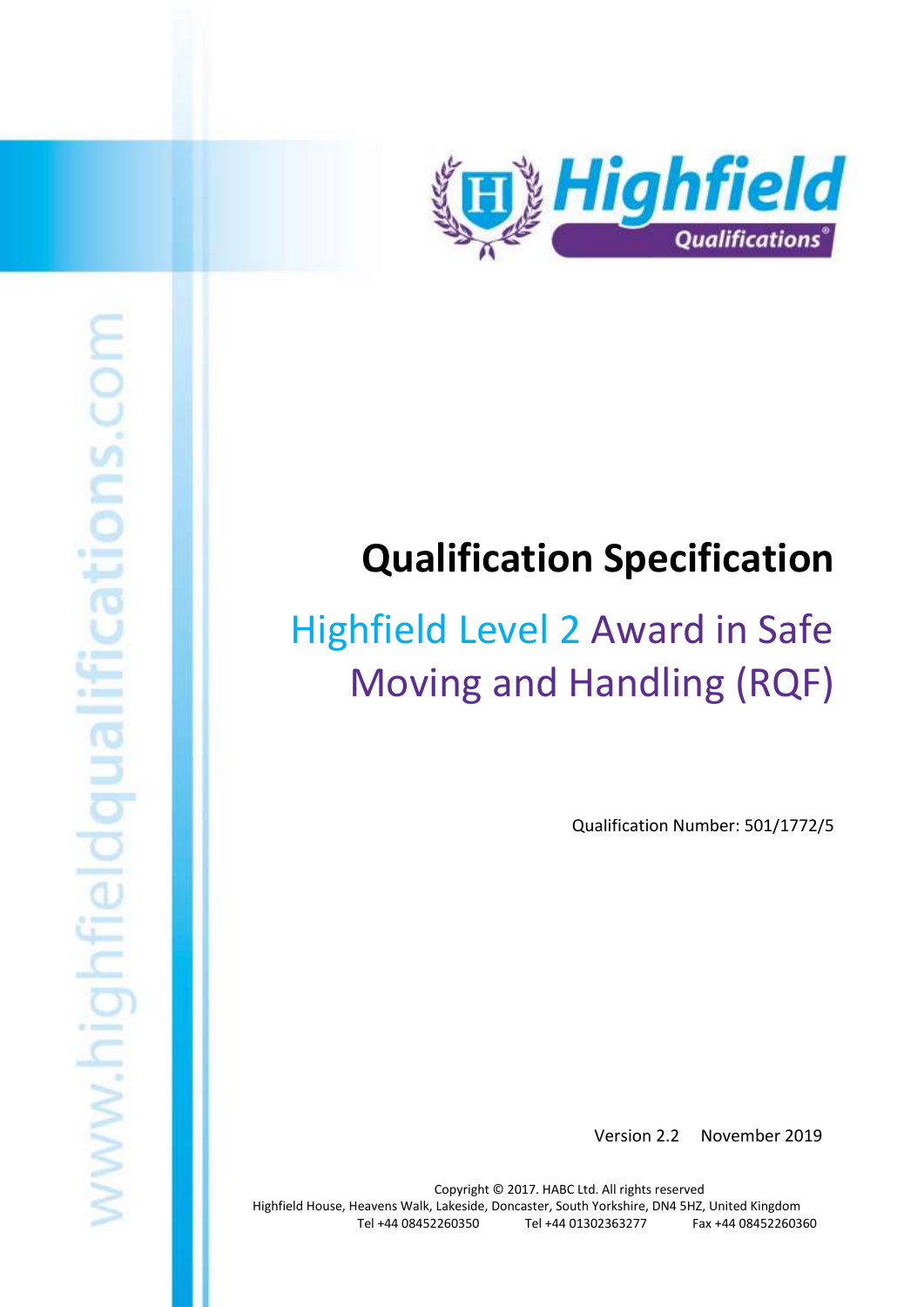

# **Contents**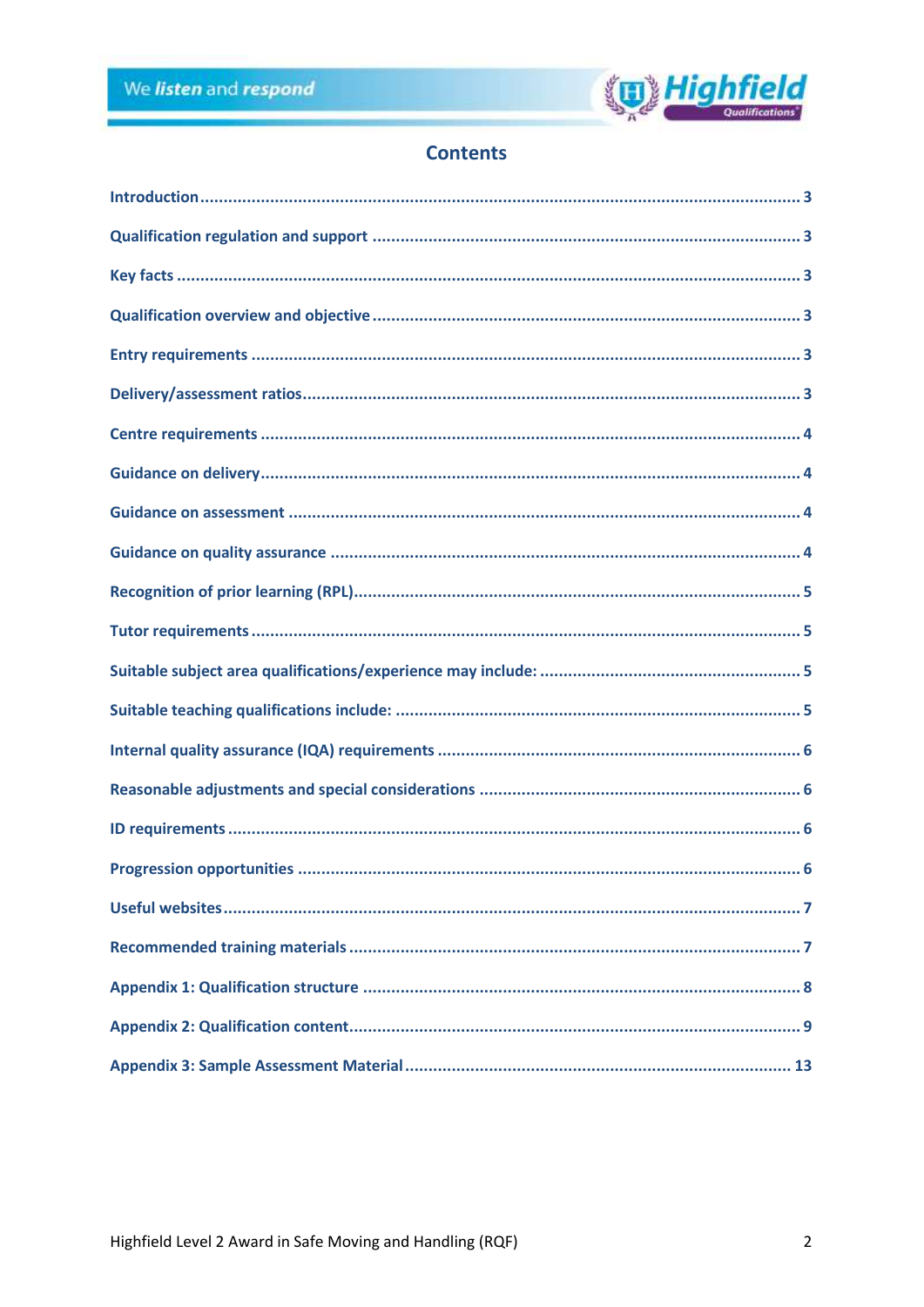

## **Highfield Level 2 Award in Safe Moving and Handling (RQF)**

### <span id="page-2-0"></span>**Introduction**

This qualification specification is designed to outline all you need to know to offer this qualification at your centre. If you have any further questions, please contact your account manager.

### <span id="page-2-1"></span>**Qualification regulation and support**

The Highfield Level 2 Award in Safe Moving and Handling (RQF) has been developed and is awarded by Highfield Qualifications and sits on the Regulated Qualifications Framework (RQF). The RQF is a qualification framework regulated by Ofqual and CCEA Regulation. It is also suitable for delivery in Wales and is regulated by Qualifications Wales.

### <span id="page-2-2"></span>**Key facts**

| <b>Qualification Number:</b>           | 501/1772/5                                            |
|----------------------------------------|-------------------------------------------------------|
| <b>Learning Aim Reference:</b>         | 50117725                                              |
| <b>Credit Value:</b>                   |                                                       |
| <b>Assessment Method:</b>              | Multiple-choice examination and practical examination |
| <b>Guided Learning Hours (GLH):</b>    | 10                                                    |
| <b>Total Qualification Time (TQT):</b> | 20                                                    |

### <span id="page-2-3"></span>**Qualification overview and objective**

This qualification will introduce learners to moving and handling activities required for those starting work, returning to work or who need specific training in manual handling, as well as being a suitable qualification for refresher training. The objective of the qualification is to prepare learners for employment or to support a role in the workplace.

Learners gaining this qualification will understand that moving and handling must be carried out correctly and will recognise its importance in ensuring a safer working environment.

### <span id="page-2-4"></span>**Entry requirements**

There are no prerequisites for this qualification, however it is recommended that learners have a minimum of Level 1 in literacy or numeracy or equivalent.

This qualification is approved for delivery to learners aged 14+.

### <span id="page-2-5"></span>**Delivery/assessment ratios**

To effectively deliver and assess this qualification, we recommend that centres do not exceed the ratio of 1 qualified tutor/assessor to 12 learners, in any one instance.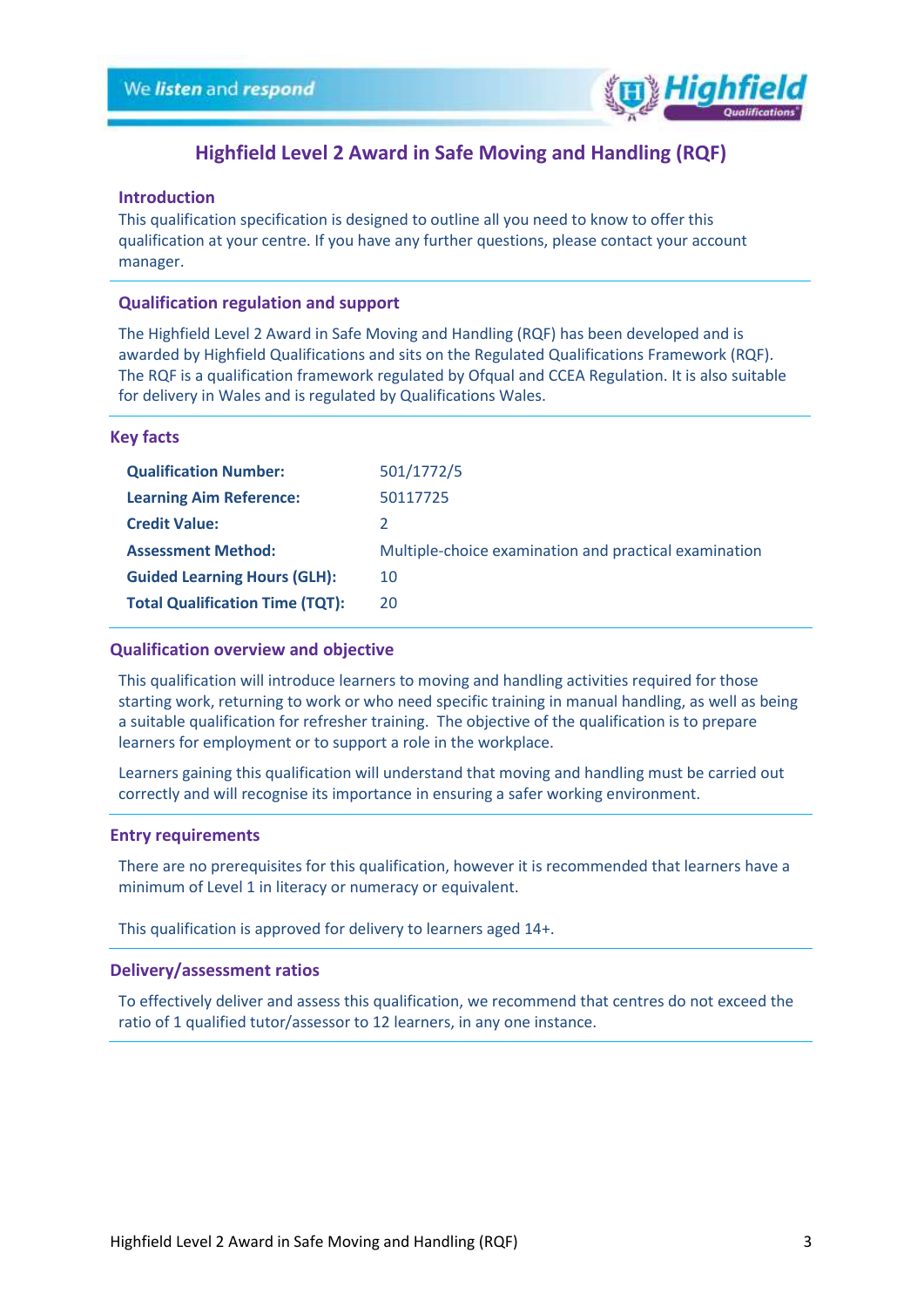

### <span id="page-3-0"></span>**Centre requirements**

To effectively deliver and assess this qualification, centres should have the following resources in place:

• an object/objects to assess the movement of load. Please see **Additional Guidance: Practical Assessments** for the different movements that are involved in the delivery and assessment of the unit.

### <span id="page-3-1"></span>**Guidance on delivery**

The total qualification time for this qualification is 20 hours and of this 10 hours are recommended as guided learning hours.

TQT is an estimate of the total number of hours it would take an average learner to achieve and demonstrate the necessary level of attainment to be awarded with a qualification, both under direct supervision (forming Guided Learning Hours) and without supervision (all other time). TQT and GLH values are advisory and assigned to a qualification as guidance.

### <span id="page-3-2"></span>**Guidance on assessment**

This qualification is assessed by 2 forms of assessment for Unit 1: Manual Handling Safety at Work.

### **Part 1**: **Multiple-choice question (MCQ) examination**

Learning outcomes 1-3 are assessed by a 15-question multiple-choice examination that must be completed within 30 minutes. Successful learners will have to demonstrate knowledge across the assessment criteria within learning outcomes 1-3 and correctly answer at least 9 out of 15 questions or more to achieve a pass. Completed examination papers should be returned to Highfield Qualifications for marking and results will then be supplied to the Centre.

### **Part 2: Practical Assessment**

Learning outcome 4 is assessed by a competency-based assessment that is set by Highfield Qualifications and internally assessed and internally quality assured by the centre. Assessment decisions and IQA practices will be subject to external moderation by Highfield Qualifications. Successful learners will need to achieve pass in each element of the practical assessment and further information about the assessment elements are listed in the Highfield Level 2 Award in Safe Moving and Handling Examination Declaration, Learner List and Practical Assessment Matrix. This is available from the Download Area of the Highfield Qualifications website. Once completed, this document should also be returned to Highfield Qualifications.

Centres must take all reasonable steps to avoid any part of the assessment of a learner (including any internal quality assurance and invigilation) being undertaken by any person who has a personal interest in the result of the assessment.

### <span id="page-3-3"></span>**Guidance on quality assurance**

Highfield Qualifications require centres to have in place a robust mechanism for internal quality assurance of training delivery and internal assessment processes. Internal quality assurance must be completed by an appropriately experienced and knowledgeable person and that person must not have been involved in any aspect of the delivery or assessment of the course they are quality assuring.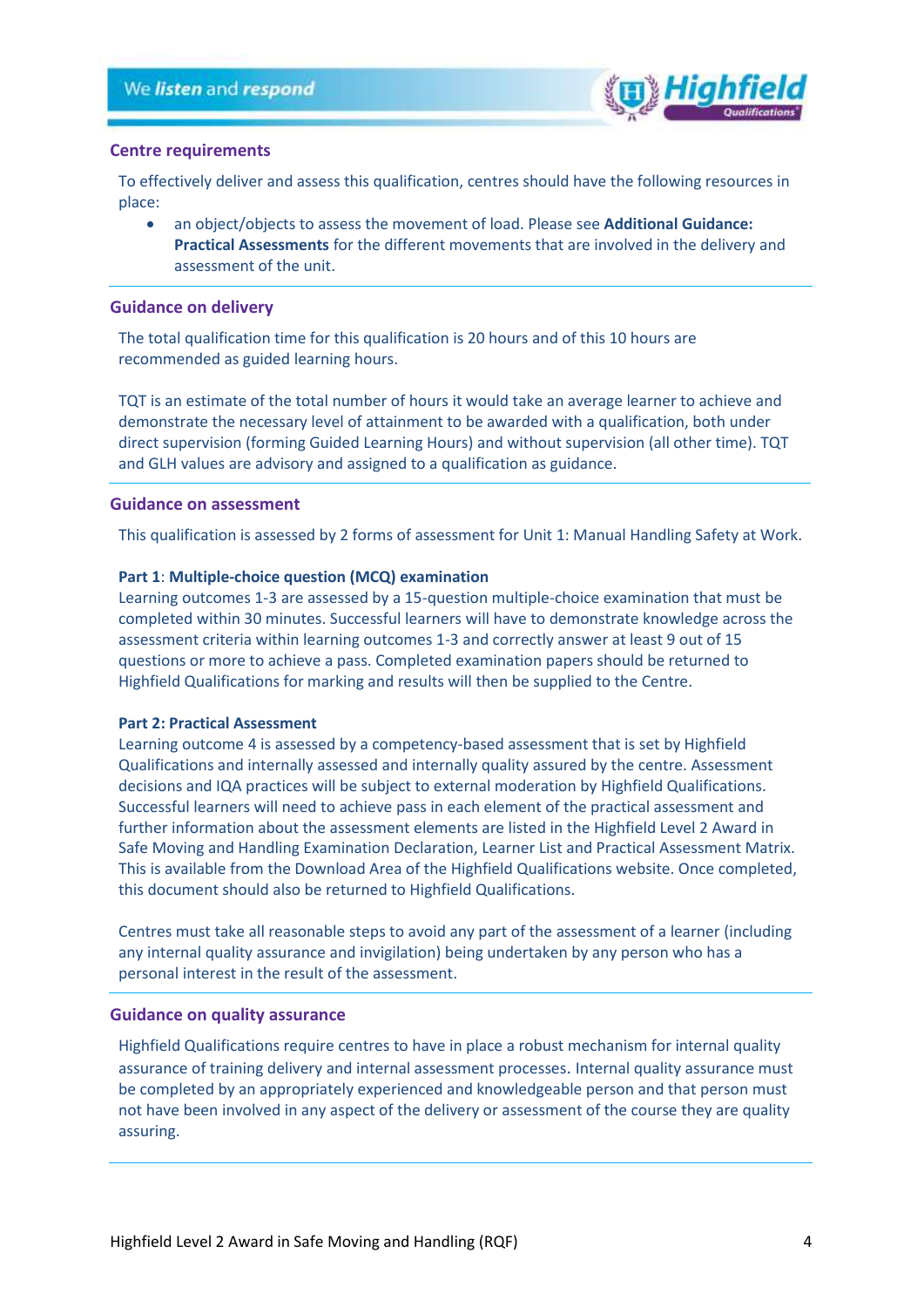

In addition to the internal quality assurance for Centres, Highfield Qualifications will require Centres to have periodic external quality support engagements; these can include both visits and remote sampling. It is, therefore, important that Centres retain paperwork for audit purposes for a minimum of 3 years.

### <span id="page-4-0"></span>**Recognition of prior learning (RPL)**

Centres may apply to use recognition of prior learning or prior achievement to reduce the amount of time spent in preparing the learner for assessment.

For further information on how centres can apply to use RPL as described above, please refer to the Recognition of Prior Learning (RPL) policy in the members' area of the Highfield Qualifications website. This policy should be read in conjunction with this specification and all other relevant Highfield Qualifications documentation.

### <span id="page-4-1"></span>**Tutor requirements**

Highfield Qualifications requires nominated tutor/assessors to have a teaching qualification and hold a qualification in the relevant subject area. The practical assessment will be undertaken by the tutor/assessor.

Nominated tutor/assessors should have a minimum of a Level 3 Health and Safety qualification or equivalent in addition to a teaching qualification.

### <span id="page-4-2"></span>**Suitable subject area qualifications/experience may include:**

- Degree or Dip HE in a related subject such as Nursing, Environmental Health, Occupational Health and Safety or one that contains elements of these subjects
- Level 3 qualification in Health and Safety or equivalent
- NEBOSH Diploma in Occupational Safety and Health
- NEBOSH National General Certificate in Occupational Safety and Health
- Suitable Manual Handling Instructor courses.

### <span id="page-4-3"></span>**Suitable teaching qualifications include:**

- L3 or L4 Certificate in Education and Training or equivalent
- Diploma or Certificate in Education
- Bachelors or Masters Degree in Education, PGCE
- L3 or L4 NVQ in Training and/or Development

Nominated tutors should maintain appropriate continued professional development for the subject area.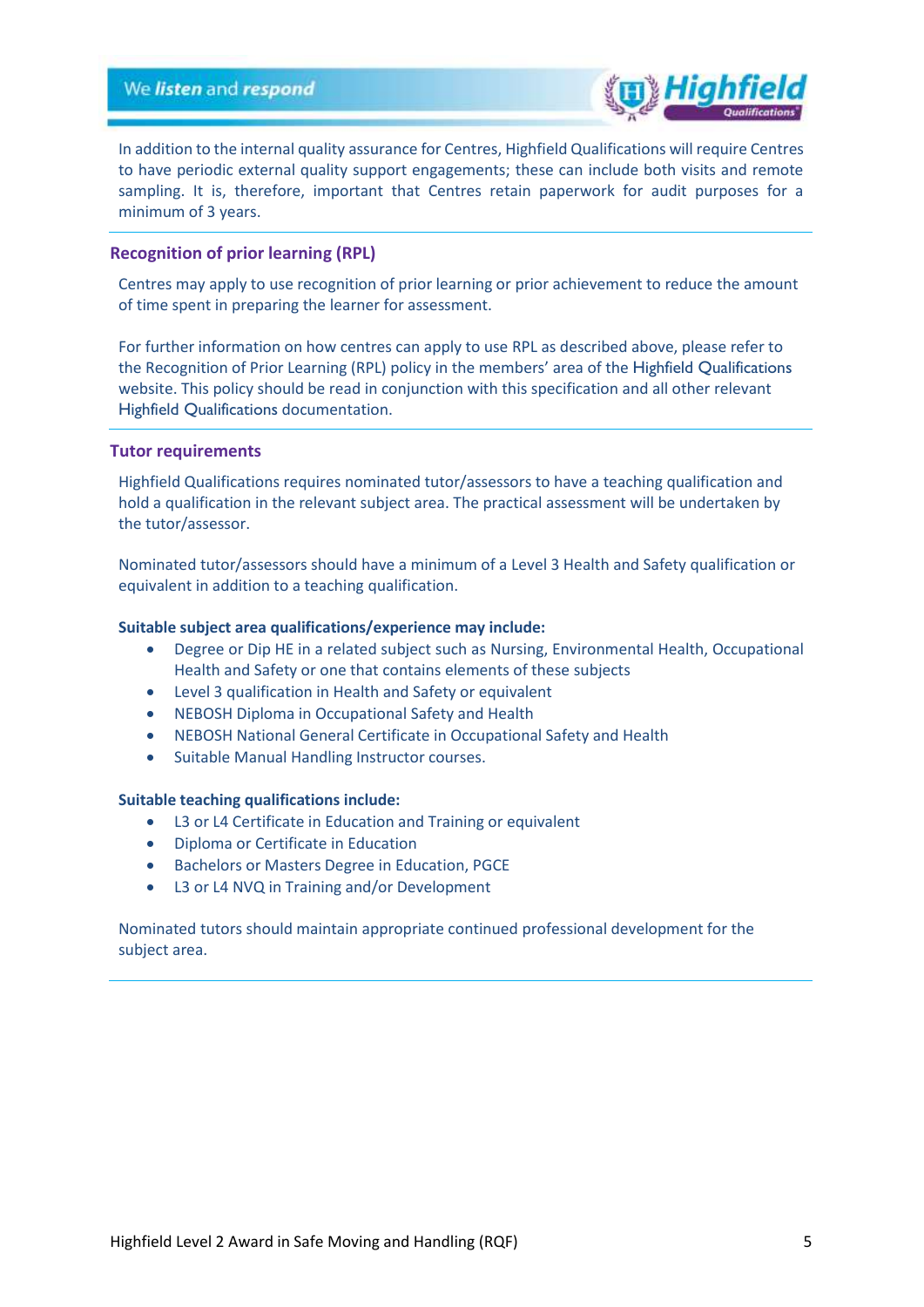

### <span id="page-5-0"></span>**Internal quality assurance (IQA) requirements**

Highfield Qualifications requires internal quality assurers for this qualification to meet the following:

- be occupationally competent and knowledgeable in the subject area; and
- have a working understanding of the IQA role; and
- use and apply Centre IQA procedures and record keeping

Centre's approved for this qualification, prior to  $1<sup>st</sup>$  December 2017, are required to have the appropriate staff in place and their details added to the centre record no later than 28<sup>th</sup> February 2018.

### <span id="page-5-1"></span>**Reasonable adjustments and special considerations**

Highfield Qualifications has measures in place for learners who require additional support. Please refer to the Highfield Qualifications Reasonable Adjustments Policy for further information/guidance.

### <span id="page-5-2"></span>**ID requirements**

It is the responsibility of the centre to have systems in place to ensure that the person taking an assessment is indeed the person they are claiming to be. All centres are therefore required to ensure that each learner's identification is checked before they undertake the assessment. Highfield Qualifications recommends the following as proof of a learner's identity:

- a valid passport (any nationality)
- a signed UK photocard driving licence
- a valid warrant card issued by HM forces or the police
- another photographic ID card, e.g. employee ID card, student ID card, travel card etc.

If a learner is unable to produce any of the forms of photographic identification listed above, a centre may accept another form of identification containing a signature, for example, a credit card. Identification by a third-party representative, such as a line manager, human resources manager or invigilator, will also be accepted.

### **For more information on learner ID requirements, please refer to the Highfield Qualifications Core Manual.**

### <span id="page-5-3"></span>**Progression opportunities**

Upon successful completion of this qualification, learners may wish to continue their development by undertaking one of the following qualifications:

- Highfield Level 2/Level 3 Award in Health and Safety within the Workplace
- Highfield Level 2 Award in Moving People Safely (RQF)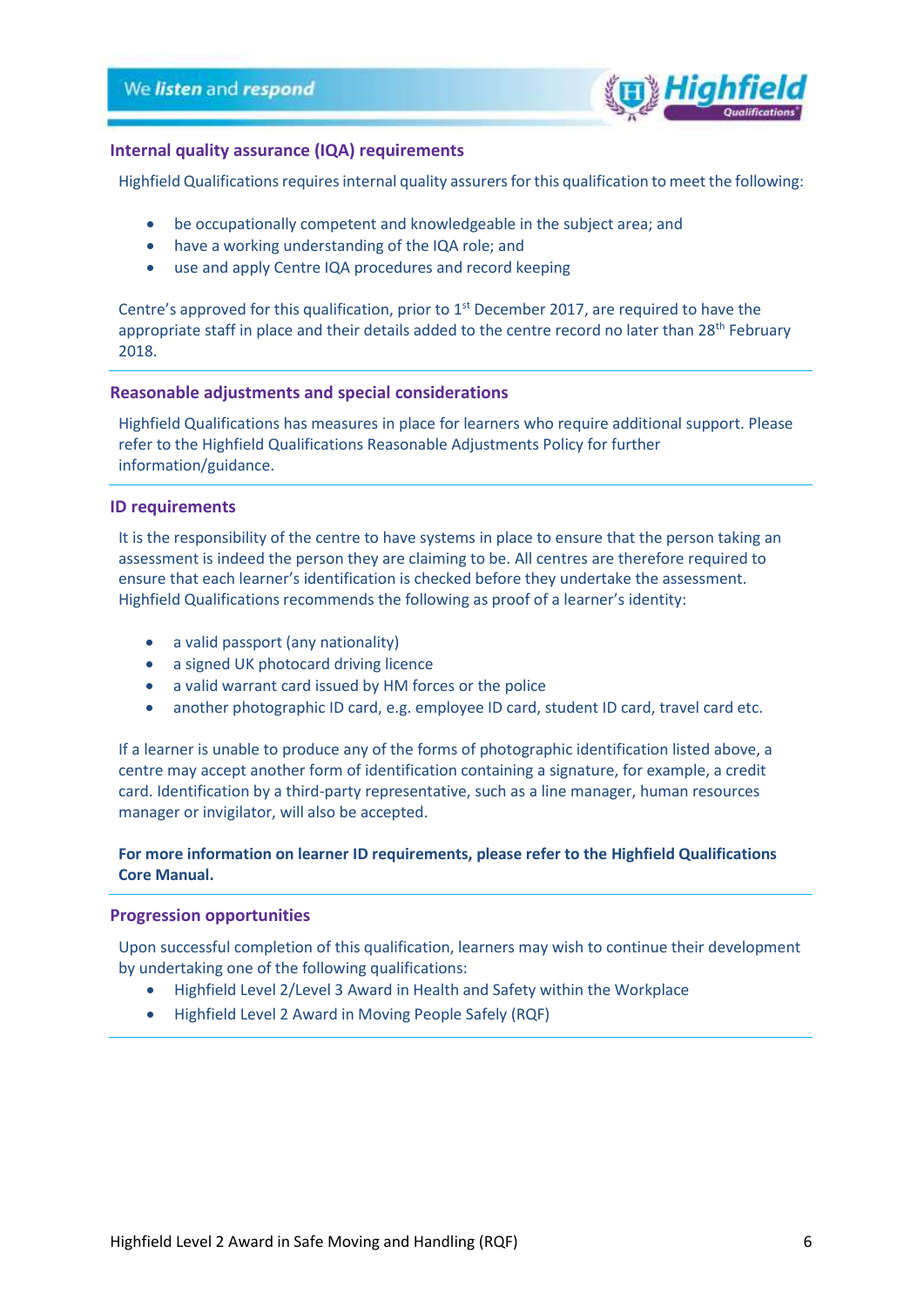

### <span id="page-6-0"></span>**Useful websites**

Health and Safety Executive [www.hse.gov.uk](http://www.hse.gov.uk/)

### <span id="page-6-1"></span>**Recommended training materials**

- *Safe Moving and Handling Handbook (Level 2)* Martin Wordsworth.
- *The Level 2 Award in Safe Manual Handling Training Presentation* Martin Wordsworth.
- *The Health and Safety Handbook (Level 2)* Christian M.R. Sprenger.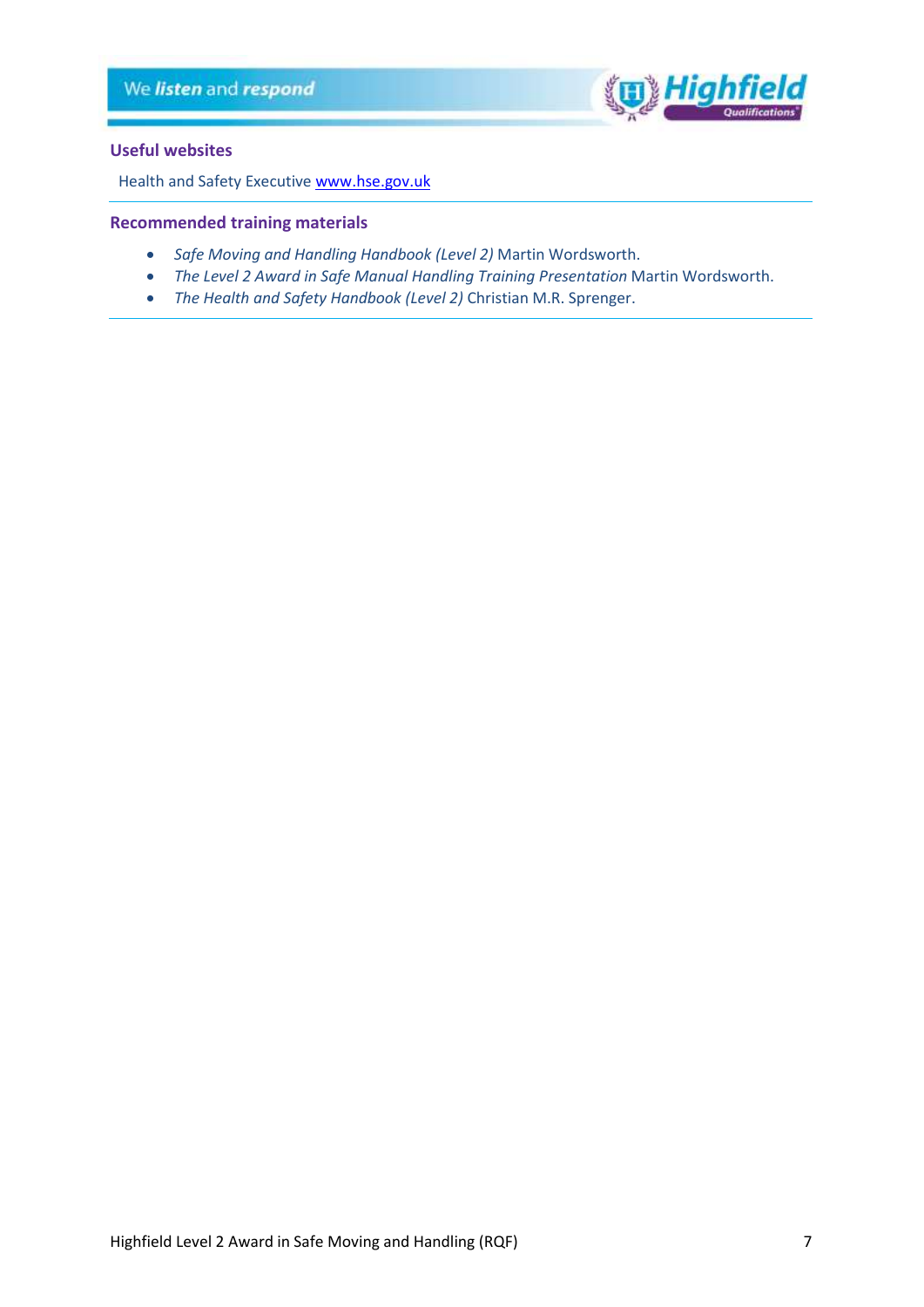

# <span id="page-7-0"></span>**Appendix 1: Qualification structure**

To complete the **Highfield Level 2 Award in Safe Moving and Handling (RQF)** learners must complete the following mandatory unit:

| <b>Unit</b><br>reference | <b>Unit title</b>                             |  | <b>GLH</b> | <b>Credit</b> |
|--------------------------|-----------------------------------------------|--|------------|---------------|
|                          | $D/602/4593$   Manual handling safety at work |  |            |               |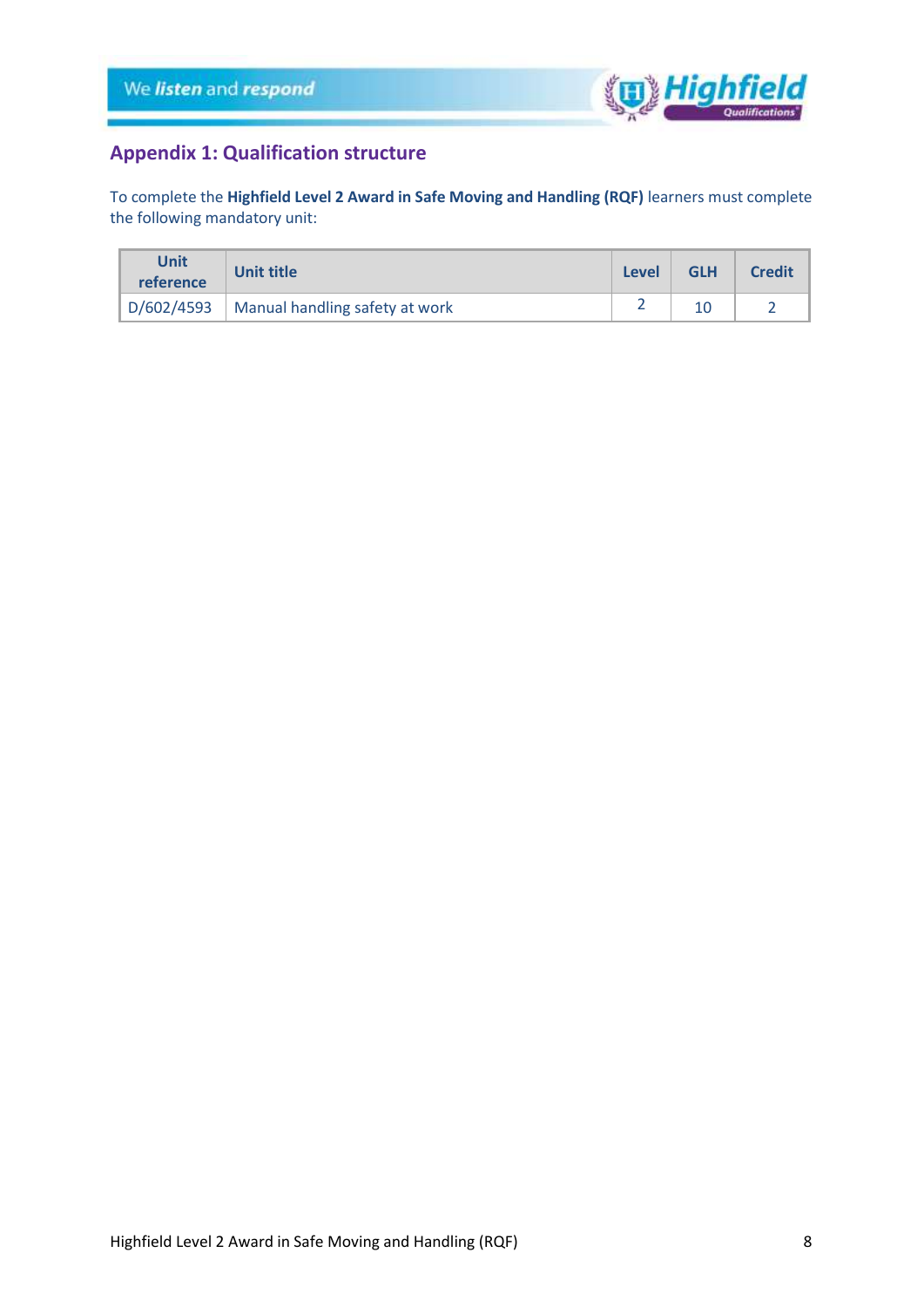

# <span id="page-8-0"></span>**Appendix 2: Qualification content**

# **Unit 1: Manual handling safety at work**<br>Unit number:  $D/602/4593$

| Unit number: D/602/4593 |               |
|-------------------------|---------------|
| Credit:                 | 2             |
| GLH:                    | 10            |
| Level:                  | $\mathcal{L}$ |

|                | <b>Learning Outcomes</b>                                                                                                |                                | <b>Assessment Criteria</b>                                                                                                                                                                                                                                                                 |
|----------------|-------------------------------------------------------------------------------------------------------------------------|--------------------------------|--------------------------------------------------------------------------------------------------------------------------------------------------------------------------------------------------------------------------------------------------------------------------------------------|
|                | <b>The learner will</b>                                                                                                 |                                | The learner can                                                                                                                                                                                                                                                                            |
| 1 <sub>1</sub> | <b>Understand the reasons for safe</b><br>manual handling.                                                              |                                | 1.1. Outline the potential injuries and<br>ill health associated with incorrect manual handing.<br>1.2. Outline employers and employees duties relating<br>to manual handling at work.<br>1.3. Outline the consequences for non-compliance with<br>health and safety requirements at work. |
| 2.             | <b>Understand how manual handling risk</b><br>assessments contribute to improving<br>health and safety.                 | 2.1<br>$2.2^{\circ}$<br>2.3    | Explain the terms 'hazard' and 'risk' in the context of<br>manual handling work.<br>Outline the process for carrying out a<br>manual handling risk assessment.<br>Describe the principle of the risk control<br>hierarchy when applied to manual handling                                  |
| 3.             | Understand the principles, types of<br>equipment and testing requirements<br>associated with manual handling<br>safety. | 3.1<br>3.2<br>3.3 <sub>2</sub> | Describe safe movement principles associated<br>with manual handling.<br>Outline the types of equipment designed to be used<br>for manual handling tasks.<br>Outline the requirements for the testing, servicing<br>and examination of manual handling and lifting<br>equipment.           |
| 4.             | Be able to apply safe manual handling<br>principles.                                                                    | 4.1                            | Demonstrate efficient and safe manual<br>handling principles when:<br>applying effort to, or moving a load or<br>a)<br>object manually on their own;<br>b) using manual handling aids and equipment;<br>undertaking a manual handling task as part of<br>$\mathsf{C}$<br>a team.           |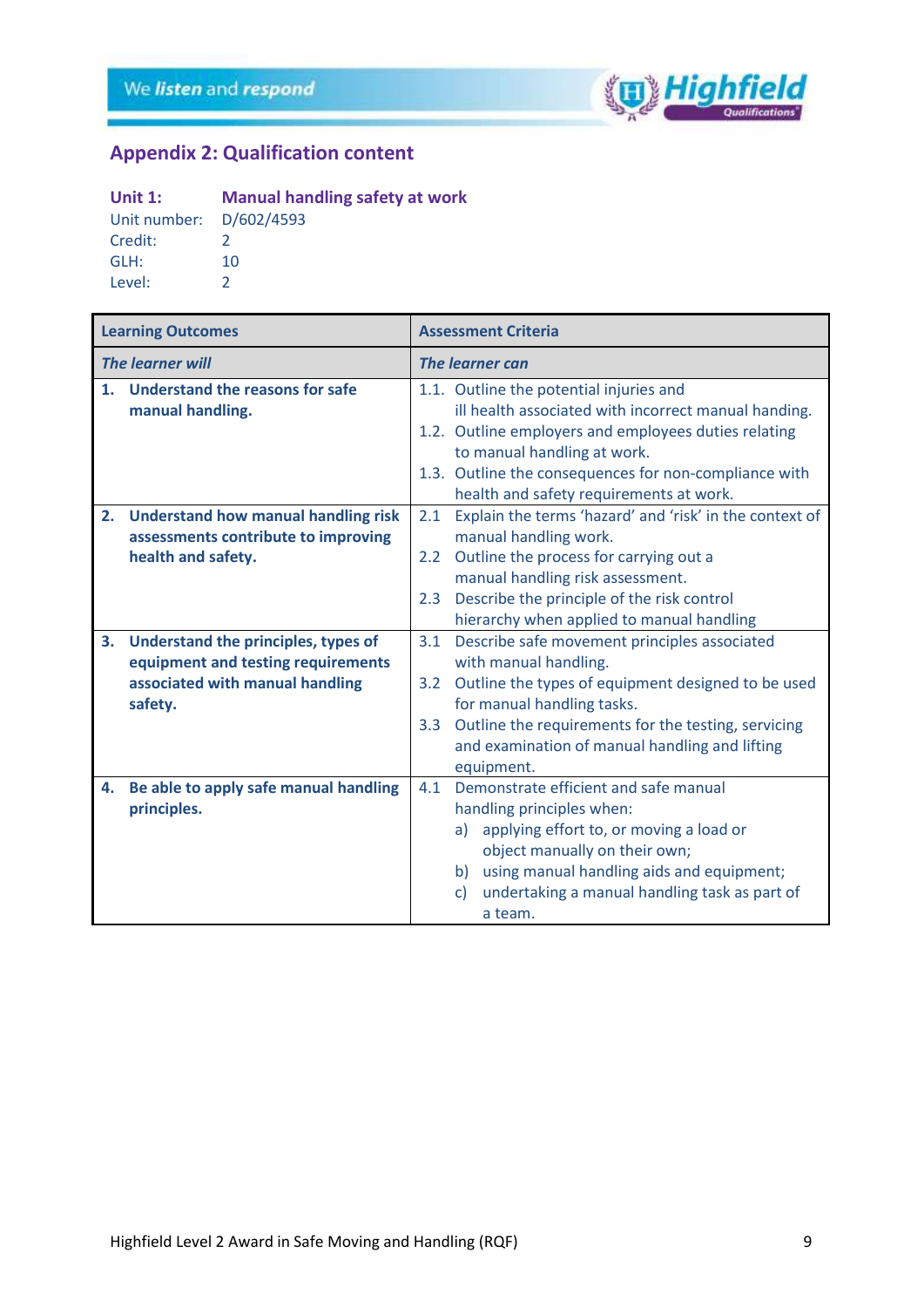

### **Additional Unit Guidance: Practical Assessment for Unit 1**

The following activities will be assessed by the nominated tutor/assessor in accordance with current best practice for safe movement and will be recorded on the assessment matrix.

The following activities will be assessed by the nominated tutor/assessor:

- lifting an object from the floor onto a platform/table at waist height (lift from floor)
- moving an object from a platform/table at waist height to a platform/table at waist height 1.5m apart (short distance move)
- moving an object from a platform/table at waist height to the floor (lower to floor)
- carrying a load over a distance of 5m negotiating a 90° turn (carry a load with turn)
- moving a load on equipment designed to be pushed over a distance of 5m, negotiating a 90° turn (push a load with turn)
- lifting an object from the floor which requires more than one person to lift it (team lift)
- carrying an object which requires more than one person to lift it, over a distance of 5m and negotiating a 90° turn (team carry)
- lowering an object which requires more than one person to lift it from a 'carry' position to the floor (team lowering).

**Centre guidance for assessment activities**

**Centres are advised to use equipment and props for the assessment activities relevant to the environment where the training has been delivered. Remember, the assessment is about carrying out safe moving and handling, not a strength test. Centres must ensure the efforts required from a candidate to complete the assessment do not present an unnecessary risk.**

**Lift from floor – Assessment Criteria 4.1a -** *Demonstrate efficient and safe manual handling principles when:* a*pplying effort to, or moving a load or object manually on their own.*

Any suitable object will suffice; a small box in an office, an item of equipment in an industrial premise or a product in retail. The assessment is about maintaining the correct principles of lifting. Remember the manual handling guidance on lifting loads from floor level.

- 1. Feet alongside the load
- 2. One foot slightly in front of the other to provide a stable base
- 3. Keep the back straight
- 4. Loads low on the floor need care a slight bending of the back is more preferable than a full squat or stooping
- 5. Test the load for balance and weight, never lift beyond your capability seek help if required
- 6. Ensure a good hold is made grasping the load in a 'hug' close to the body may be preferable to using hands alone
- 7. Keep the shoulders in line and avoid leaning
- 8. Look ahead when lifting
- 9. Be aware not to bend the back, which happens when the legs are straightened before the load is lifted
- 10. The heaviest side of the the load should be closest to the body
- 11. Keep the load as close to the waist as you can when lifting this is an important step in safe lifting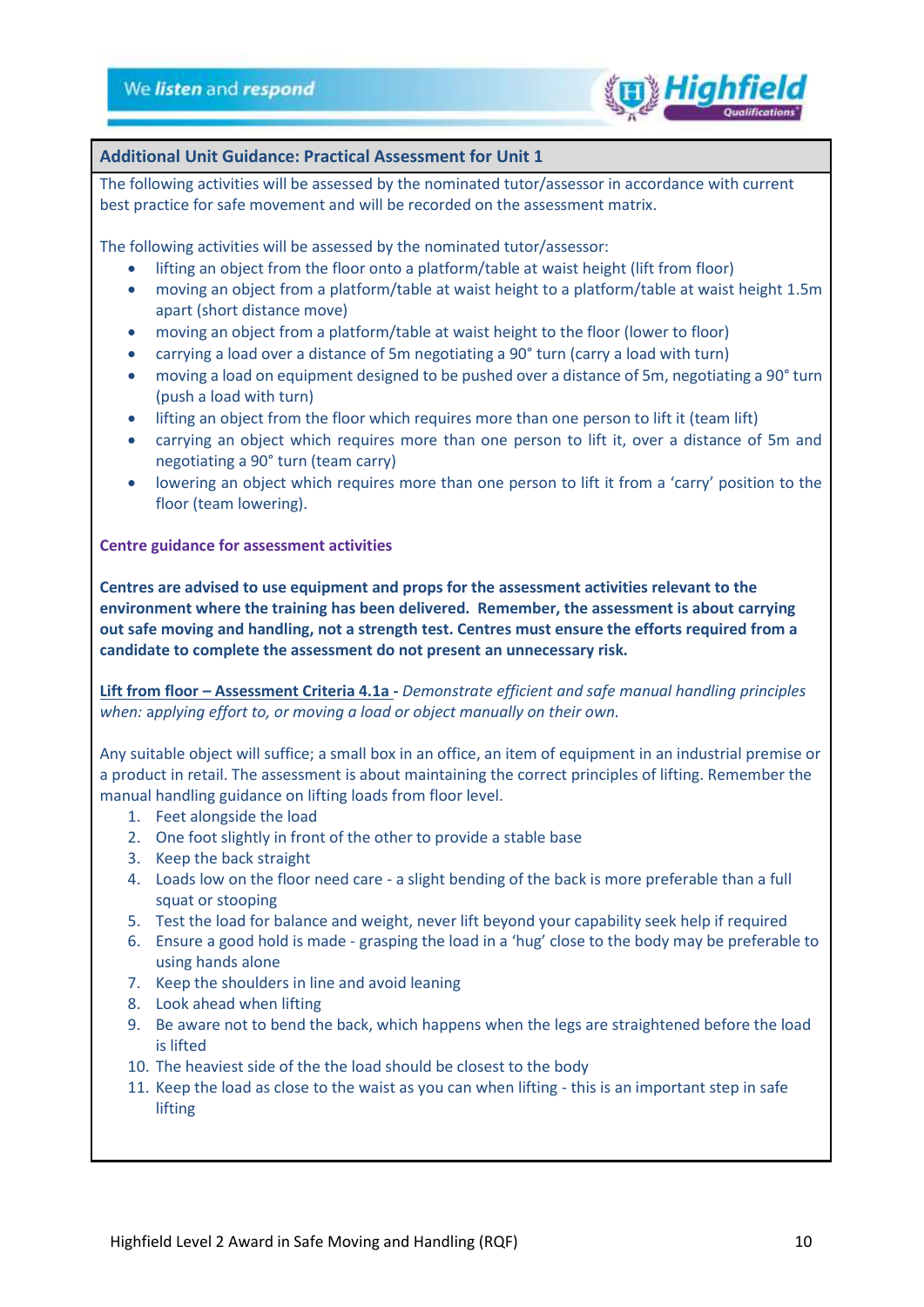

**Short distance move – Assessment Criteria 4.1a -** *Demonstrate efficient and safe manual handling principles when:* a*pplying effort to, or moving a load or object manually on their own*

Place 2 desks 1.5m apart and ask delegates to move a suitable object between the desks. The assessment of the activity is to ensure that learners do not twist but use whole body movements to ensure safe moving and handling.

**Lower to floor – Assessment Criteria 4.1a -** *Demonstrate efficient and safe manual handling principles when:* a*pplying effort to, or moving a load or object manually on their own*

This assessment is about ensuring that the reverse of the lift from floor assessment is undertaken.

**Carry a load with turn – Assessment Criteria 4.1a -** *Demonstrate efficient and safe manual handling principles when:* a*pplying effort to, or moving a load or object manually on their own*

This activity can be easily set up in the classroom or the workplace.

The main areas of this assessment are that learners:

- check the route before carrying out the activity
- correctly lift the load
- keep the load close to the body, elbows as close to right angles as possible
- keep the heaviest side of the the load closest to the body if relevant
- use the feet to change direction and not twist the body
- ensure correct lowering of the load.

**Push a load with turn - Assessment Criterial 4.1b -** *Demonstrate efficient and safe manual handling principles when: using manual handling aids and equipment*

Centres must take suitable equipment to the venue (or ensure equipment is at the venue already) to ensure this activity can be properly assessed. A pushchair, sack truck or small wheelbarrow are examples of equipment which may be used.

Learners should be assessed to ensure they:

- check the equipment before carrying out the activity
- check the route before carrying out the activity
- load the equipment using safe moving and handling principles
- ensure that equipment handles are positioned between waist and shoulder height
- check that hands are not on the outside of equipment, where they may be trapped against doors or walls
- use their feet to change direction
- travel at walking speed, without rushing
- keep feet well away from the load.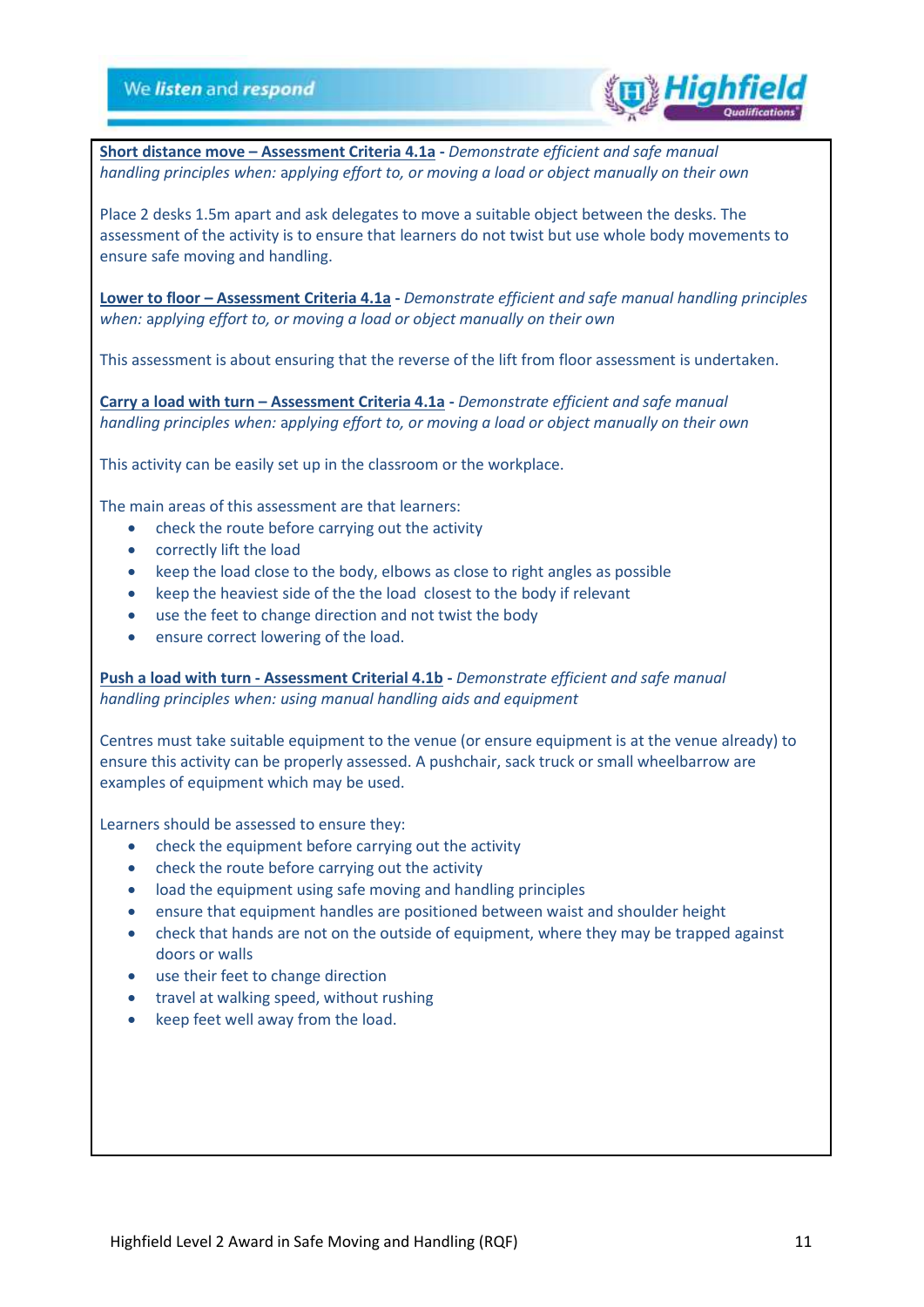

**Team lift - Assessment Criterial 4.1c -** *Demonstrate efficient and safe manual handling principles when: undertaking a manual handling task as part of a team*

Use a suitable object. A piece of large furniture or a long pipe or tube are examples of equipment that can be used for this assessment. It is important that the principles of safe moving and handling are followed at all times, even when team lifting. Centres/tutors may find that all the team assessments may be carried out in one activity, for instance:

- lift the load
- follow the route including the turn
- lower the load.

Remember the following:

- a member of the team must be nominated to be in charge of the lift and to call out all instructions
- all team members must be able to communicate with each other at all times
- sufficient space should be available for the whole team to move the load safely at all times
- the load should have suitable hand-holds or grips and all team members should have clear access
- if possible, team members should be of similar individual capability including build and stature
- uneven load distribution must be managed by the stronger team members taking the 'heavy end'.

**Team carry - Learning outcome 4, Assessment Criterial 4.1c -** *Demonstrate efficient and safe manual handling principles when: undertaking a manual handling task as part of a team* It is important that the route is checked before carrying out the lift. The load must be able to fit along the designated route.

**Team lower - Learning outcome 4, Assessment Criterial 4.1c -** *Demonstrate efficient and safe manual handling principles when: undertaking a manual handling task as part of a team* Lowering must continue to use safe moving and handling principles. The assessment must confirm clear communications between the team.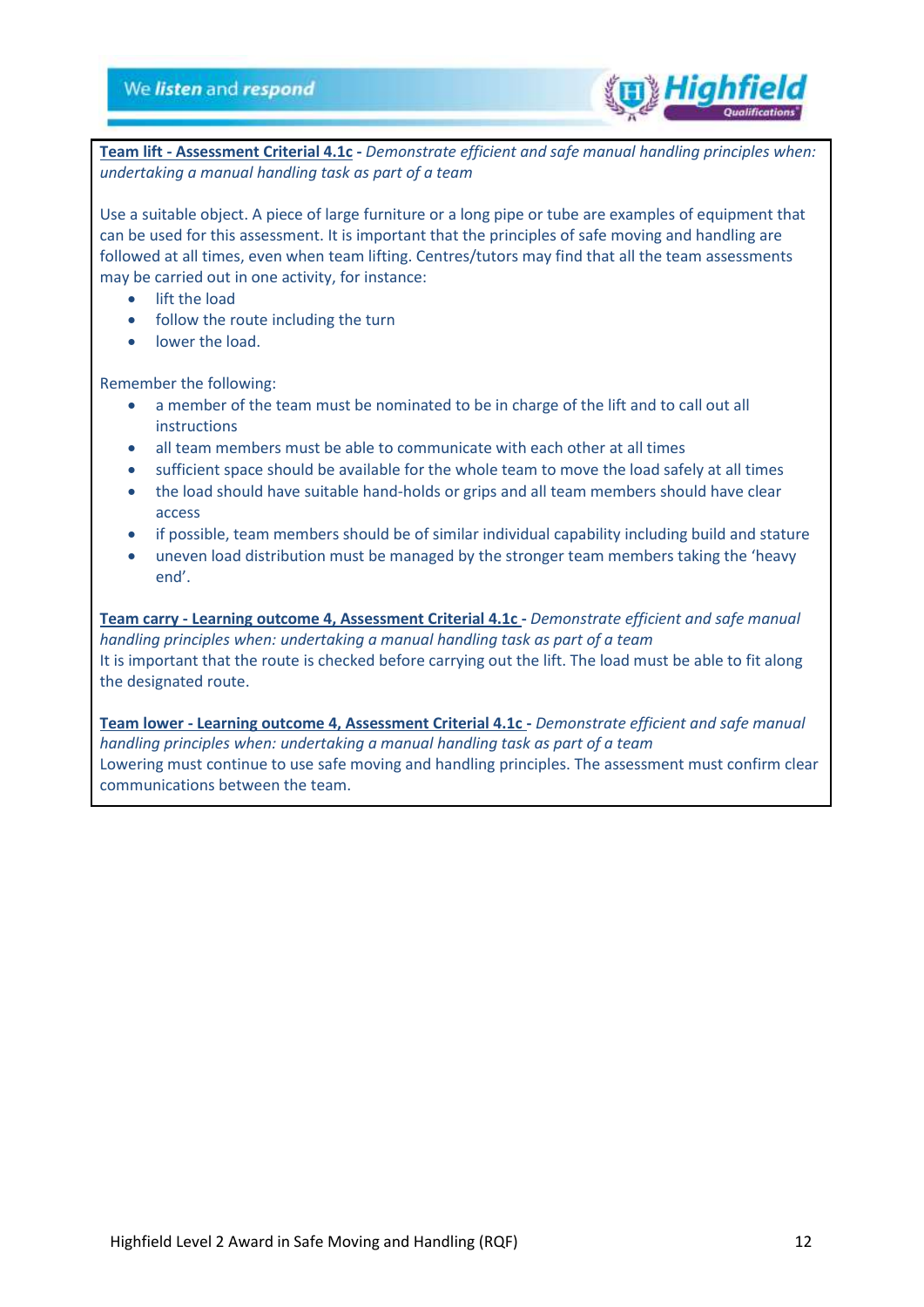

# <span id="page-12-0"></span>**Appendix 3: Sample Assessment Material**

Highfield Qualifications provides centres with the following assessment document for the practical assessment:

| 1.<br>1.1<br>1.2<br>1.3        |                                                                                  | Instructions and responsibilities<br>the declaration at the bottom of this page. |           | It is the responsibility of the centre to ensure that the course/exam details registered on the Highfield<br>Qualifications website are correct prior to the paperwork being received by Highfield Qualifications.<br>It is the responsibility of the Examination Invigilator to ensure that all learner Examination Materials including<br>the learner list below are sealed in the security bag provided and returned to Highfield Qualifications.<br>The Invigilator is also responsible for confirming the times the examination started and finished and for signing |            |                     |       |  |
|--------------------------------|----------------------------------------------------------------------------------|----------------------------------------------------------------------------------|-----------|---------------------------------------------------------------------------------------------------------------------------------------------------------------------------------------------------------------------------------------------------------------------------------------------------------------------------------------------------------------------------------------------------------------------------------------------------------------------------------------------------------------------------------------------------------------------------|------------|---------------------|-------|--|
| 2.<br>2.1                      | <b>Course/Exam Details</b>                                                       | This section must be completed:                                                  |           |                                                                                                                                                                                                                                                                                                                                                                                                                                                                                                                                                                           |            |                     |       |  |
|                                | Course / Exam ID:                                                                |                                                                                  |           |                                                                                                                                                                                                                                                                                                                                                                                                                                                                                                                                                                           |            | Number of learners: |       |  |
|                                | Qualification/Unit Title:                                                        |                                                                                  |           |                                                                                                                                                                                                                                                                                                                                                                                                                                                                                                                                                                           |            |                     |       |  |
|                                | <b>Examination Date:</b>                                                         |                                                                                  |           | Exam Start Time:                                                                                                                                                                                                                                                                                                                                                                                                                                                                                                                                                          |            | Exam End Time:      |       |  |
|                                | Centre name:                                                                     |                                                                                  |           | Qualifications website under the above course ID accurately reflect when and where the course took place.                                                                                                                                                                                                                                                                                                                                                                                                                                                                 |            | Centre number:      |       |  |
|                                | Nominated Tutor name(s):                                                         |                                                                                  |           |                                                                                                                                                                                                                                                                                                                                                                                                                                                                                                                                                                           |            | Tutor number:       |       |  |
| 3.<br>3.1<br>3.2               | venue (if not registered on<br>the course ID):<br><b>Invigilator Declaration</b> |                                                                                  |           | I confirm that I have read a copy of the Highfield Qualifications Examination and Invigilation Procedures. I have<br>invigilated the examination in accordance with Highfield Qualifications examination requirements.<br>I confirm that the examination took place at the venue recorded and on the date and times indicated in the                                                                                                                                                                                                                                      |            |                     |       |  |
| 3.3 <sub>1</sub><br>3.4<br>3.5 | declaration.<br>bags.                                                            |                                                                                  |           | All learners completed the examination within the duration stated on the question booklet.<br>I confirm that each learner signed their own examination answer sheet.<br>I confirm that I received the examination papers in the sealed bags and gave them to learners in the sealed                                                                                                                                                                                                                                                                                       |            |                     |       |  |
| 3.6                            |                                                                                  |                                                                                  |           | I confirm that I have checked the identification for all learners on the Examination Learner List and that all ID<br>provided meets Highfield Qualifications requirements. The centre will keep a record of the type of<br>identification taken from each learner and have this available for quality assurance engagements.                                                                                                                                                                                                                                              |            |                     |       |  |
| Unit 1                         | Print<br>Name:                                                                   |                                                                                  | Position: |                                                                                                                                                                                                                                                                                                                                                                                                                                                                                                                                                                           | Signature: |                     | Date: |  |
|                                |                                                                                  |                                                                                  |           | Please note in the section below any instances that breach Highfield examination procedures.                                                                                                                                                                                                                                                                                                                                                                                                                                                                              |            |                     |       |  |

| It is the responsibility of the tutar/assesses to assume that all learners are able to demonstrate safe meeting and handling to beligave as included in the assessment criteria boxes<br>Please TICK'Y wash has to indicate that the leaseer has successfully achieved Hust criteria, or a CROSS. In to individe a fail and then provide continuation of an overall "hard let<br>Tail". To pass this part of the accessore a leavest rest second Ay demonstrate all criteria in the matrix below.<br>Please yiele the IOA shauld also ups fisk section to confront they have toutility assumed the assessment districts. This is rust a requirement for easy color! If a suitable IOA camping<br>strategy is in alless and can be evidenced by the center upon request by Highlight Qualifications.<br>i jthe tutor/assessed confirm that I have checked identification for all learness named on the learner for and have assessed much learner in line with the seguiraments of the<br>qualification qualification.<br><b>Name of Takes/Assesses</b> | UNIT 1 PRACTICAL ASSESSMENT Marrie - Please network this description is Highfield Qualifications.<br>Tutter Stonature:        |  |  |
|--------------------------------------------------------------------------------------------------------------------------------------------------------------------------------------------------------------------------------------------------------------------------------------------------------------------------------------------------------------------------------------------------------------------------------------------------------------------------------------------------------------------------------------------------------------------------------------------------------------------------------------------------------------------------------------------------------------------------------------------------------------------------------------------------------------------------------------------------------------------------------------------------------------------------------------------------------------------------------------------------------------------------------------------------------|-------------------------------------------------------------------------------------------------------------------------------|--|--|
| Name of TIA                                                                                                                                                                                                                                                                                                                                                                                                                                                                                                                                                                                                                                                                                                                                                                                                                                                                                                                                                                                                                                            | <b>IGA lignature</b>                                                                                                          |  |  |
|                                                                                                                                                                                                                                                                                                                                                                                                                                                                                                                                                                                                                                                                                                                                                                                                                                                                                                                                                                                                                                                        |                                                                                                                               |  |  |
|                                                                                                                                                                                                                                                                                                                                                                                                                                                                                                                                                                                                                                                                                                                                                                                                                                                                                                                                                                                                                                                        |                                                                                                                               |  |  |
| Assessed DVaria 4.bs Sensythias officers and law manuation this procedure when assigns affect to, an moving a lost or stated insteadily on their ewis                                                                                                                                                                                                                                                                                                                                                                                                                                                                                                                                                                                                                                                                                                                                                                                                                                                                                                  |                                                                                                                               |  |  |
| Lift from Roor                                                                                                                                                                                                                                                                                                                                                                                                                                                                                                                                                                                                                                                                                                                                                                                                                                                                                                                                                                                                                                         |                                                                                                                               |  |  |
| <b>Shoet distance reason</b>                                                                                                                                                                                                                                                                                                                                                                                                                                                                                                                                                                                                                                                                                                                                                                                                                                                                                                                                                                                                                           |                                                                                                                               |  |  |
| Lower to Heer                                                                                                                                                                                                                                                                                                                                                                                                                                                                                                                                                                                                                                                                                                                                                                                                                                                                                                                                                                                                                                          |                                                                                                                               |  |  |
| Corra a load with long                                                                                                                                                                                                                                                                                                                                                                                                                                                                                                                                                                                                                                                                                                                                                                                                                                                                                                                                                                                                                                 |                                                                                                                               |  |  |
| Assistant Ottets 4.15: Terrorishing (Right ad Life manual kending process) while using resource basiling and another processive                                                                                                                                                                                                                                                                                                                                                                                                                                                                                                                                                                                                                                                                                                                                                                                                                                                                                                                        |                                                                                                                               |  |  |
| Posts a lead with have                                                                                                                                                                                                                                                                                                                                                                                                                                                                                                                                                                                                                                                                                                                                                                                                                                                                                                                                                                                                                                 |                                                                                                                               |  |  |
|                                                                                                                                                                                                                                                                                                                                                                                                                                                                                                                                                                                                                                                                                                                                                                                                                                                                                                                                                                                                                                                        | Adaptment Ortails 4.5c (Service Pala (Response) (als maked having provides which undertaking a manual funding task at a team) |  |  |
| Taxes UR                                                                                                                                                                                                                                                                                                                                                                                                                                                                                                                                                                                                                                                                                                                                                                                                                                                                                                                                                                                                                                               |                                                                                                                               |  |  |
| Team carry                                                                                                                                                                                                                                                                                                                                                                                                                                                                                                                                                                                                                                                                                                                                                                                                                                                                                                                                                                                                                                             |                                                                                                                               |  |  |
| <b>Team Iswas</b>                                                                                                                                                                                                                                                                                                                                                                                                                                                                                                                                                                                                                                                                                                                                                                                                                                                                                                                                                                                                                                      |                                                                                                                               |  |  |
| <b>Course grade has precise a consense of</b><br>PASS/FAIL                                                                                                                                                                                                                                                                                                                                                                                                                                                                                                                                                                                                                                                                                                                                                                                                                                                                                                                                                                                             |                                                                                                                               |  |  |